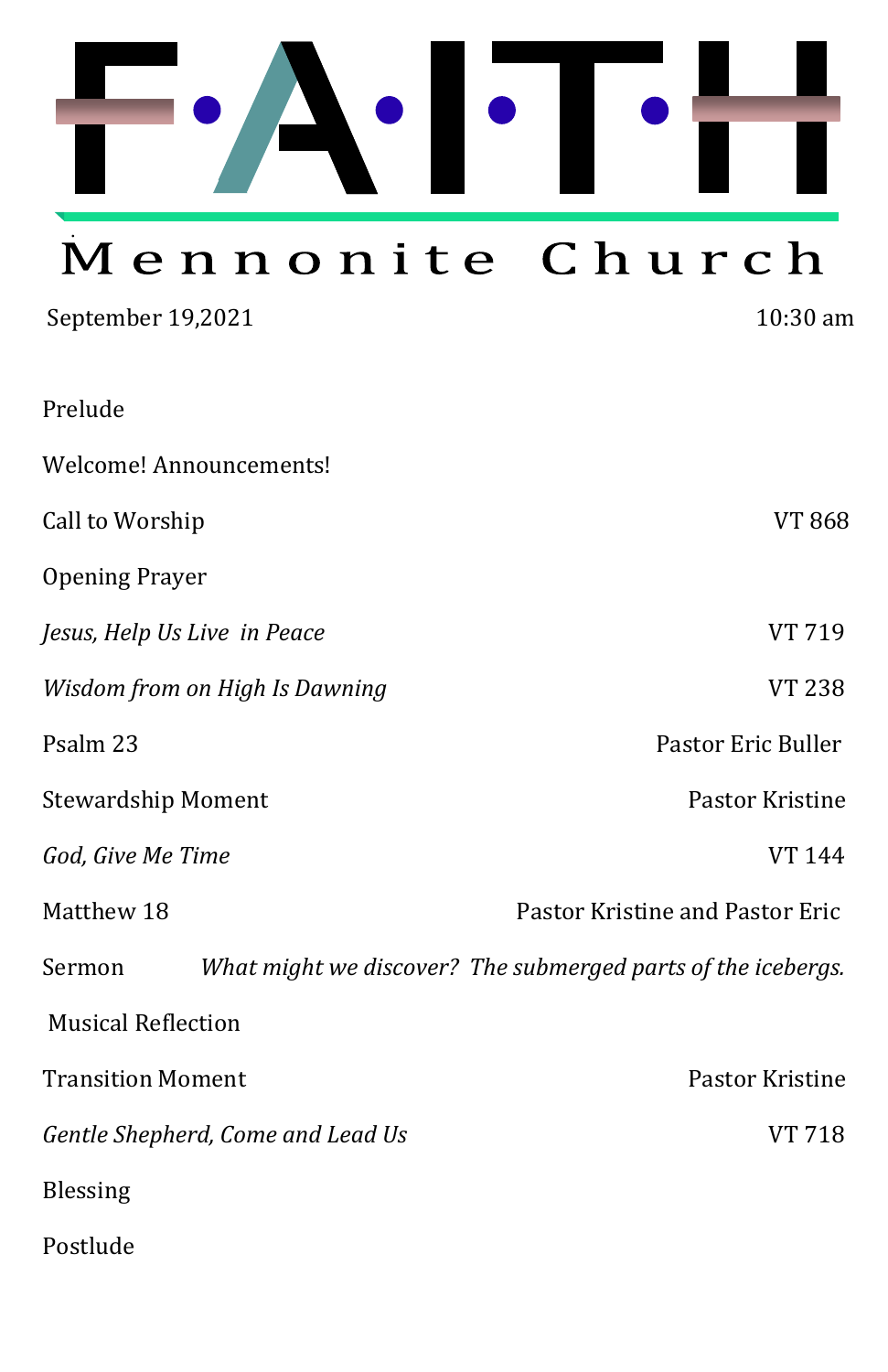VT = Voices Together STJ = Green Song Book STS = Purple Song Book CCLI License #: 2009481 ONE LICENSE #739073-A

#### **WORSHIP PARTICIPANTS**

| Worship Leader Mark Jantzen  |
|------------------------------|
|                              |
|                              |
| Sanctuary Prep Lorisa Harder |

| Broadcasting Andrew Plank |
|---------------------------|
|                           |
|                           |
|                           |
| GreetersDarlene Powers &  |
|                           |



**WELCOME** to Faith Mennonite Church. We are glad you are here. *Please wear a mask during worship and singing.* If you need a **listening assistance device or a large print bulletin**, please ask an usher.

There are a few \*quiet\* craft items on the back table by the sound booth in the sanctuary that can be used during worship.

#### **OUR MISSION STATEMENT**

As followers of Jesus Christ, our mission is to

- Worship together as a community of faith,
- **-** Invite everyone to share the gift of God's love,
- Nurture each other in the faith,
- Serve others in the spirit of Christ, and
- **-** Proclaim His way of peace, justice and reconciliation.

### *FAITH FAMILY NEWS*

**OUR TRANSITION WORK CONTINUES** with more development of peaceful practices. The goal is to make working through differences easier! Session 3 of Peaceful Practices is next week Sunday; come at 9:00 and start in the sanctuary. If you requested a paper copy of the handout, it will be in your church mailbox. Please read ahead. Also, Pastor Kristine is interested in more favorite scriptures, so we may have another worship featuring them in another couple months. What are yours? Do you have any memorized? Send them to the office! This is transition work too because our choices reflect our congregational identity.  $\sim$  Pastor Kristine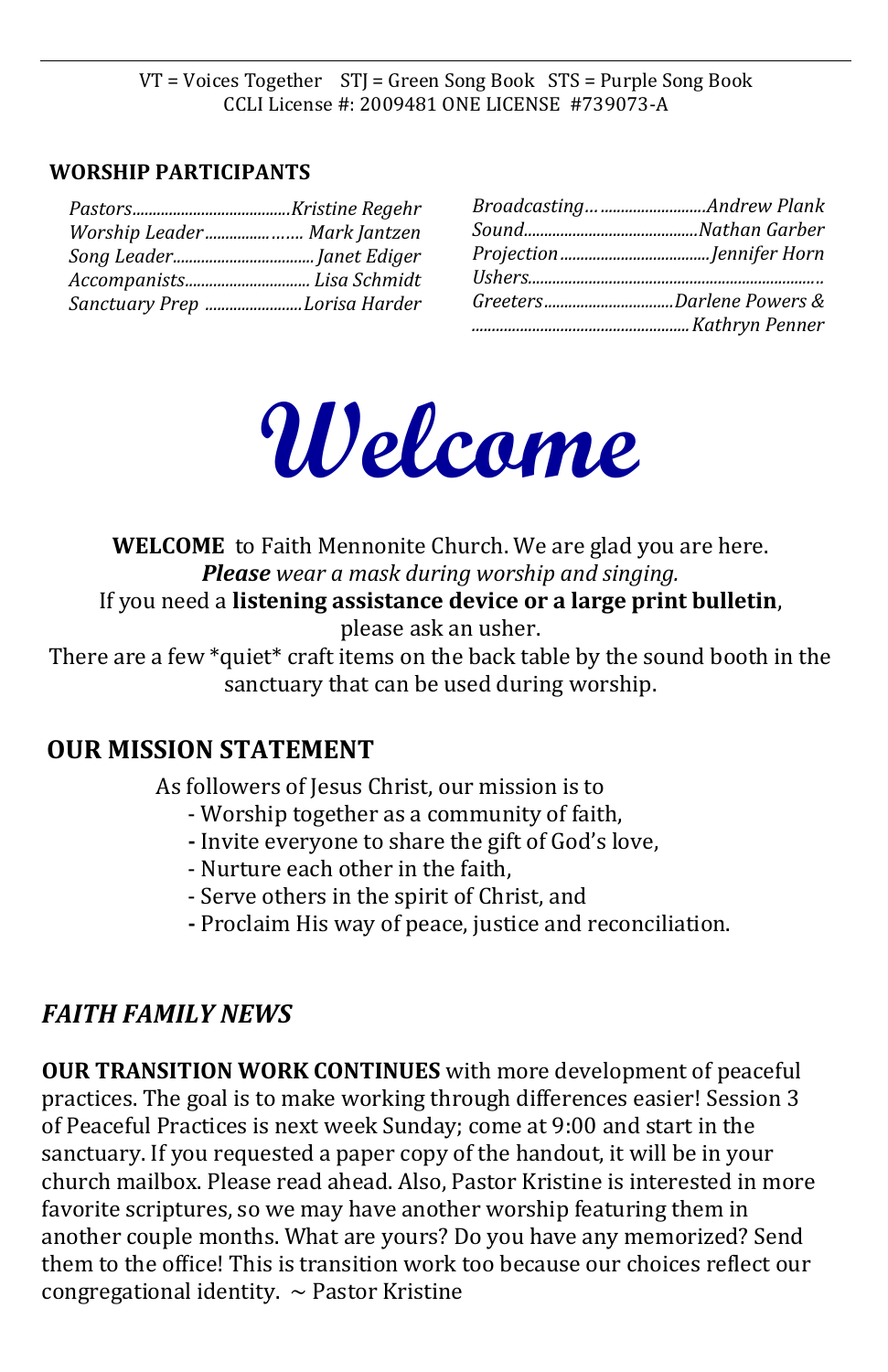**SUNDAY SCHOOL** for everyone will be starting at 9:00 AM in the sanctuary. This will be the format for every Sunday. We (adults) will have a few minutes to sing with our children and youth and then brake out into our own groups around 9:15. As Shari Scheffler has noted, it is important to spend time with our youth and children as they learn about Jesus and also to spend time with them intergenerationally.

**WOULD YOU LIKE TO GET TOGETHER** with other caregivers to have a place to talk? While persons in declining health (mental, emotional, or physical) receive care from professional resources, spouses, the persons who walk with them on their journey, may have stresses and worries of their own. Sharing common concerns of caregiving with each other can be informative and encouraging. Informal one hour sessions will be held once a month. Facilitator will be Verda Deckert, Congregational Nurse. Pastor Kristine may join us as she is able, depending on other responsibilities. The first session will be Monday, September 27, 4:00 p.m., in Fellowship Hall at Faith Mennonite Church. A more convenient time for those attending may be decided by those in attendance. Please contact Verda with questions or time conflict at 316-283- 3293 (call or text).

**I WILL BE OUT** of the office on Friday, the 24th of September. Please have all board minutes to the church office by 23rd of September, noon, so that I will have time to prepare for council on the 28th. Pastor Kristine will be in as planned. Thank you, Kathy

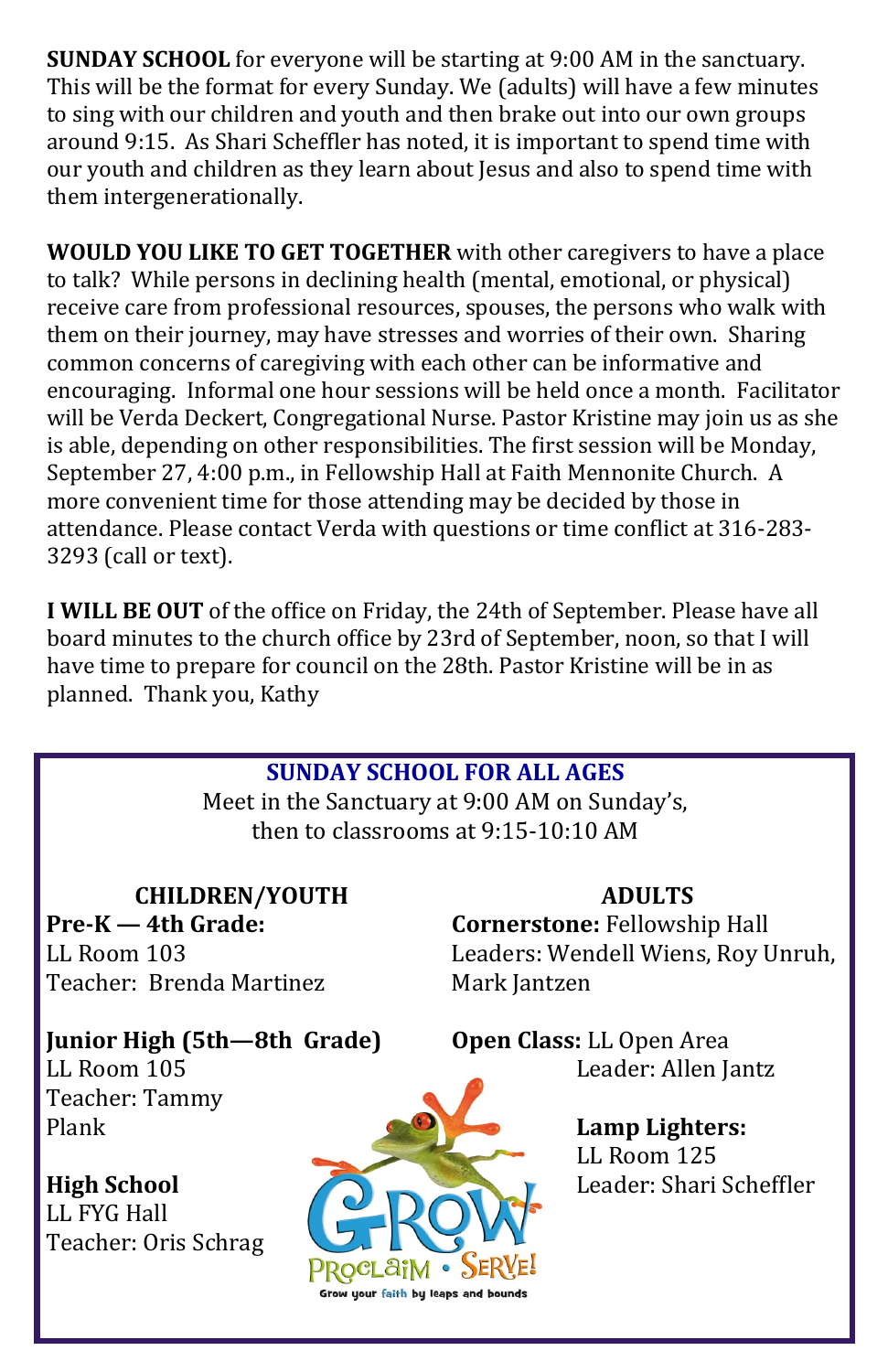# *BEYOND FAITH MENNONITE CHURCH*

ANNUAL IBA (Instituto Bíblico Anabautista) Benefit Burrito Sale (Order to-Go): Friday October 15, 2021 – First Mennonite Church v 429 East 1st St. Newton

- · DRIVE THRU Pick Up from 5:00 6:30 pm Deadline to Order: Oct. 8
- · Pork, Chicken and Vegetarian BURRITOS cook by chef Carlos Lujano
- Burritos will be sold by  $\frac{1}{2}$  dozen (6 burritos) and a dozen (12 burritos)
- · Sale by donation. Your generous gift will help ensure the future of this vital ministry.
- *·* For more information and to ORDER contact Violeta Ajquejay Suastegui

email: VioletaA@MennoniteEducation.org or call: 316-281-4342 Deadline to Order: Order by Friday Oct. 8

# *WESTERN DISTRICT CONFERENCE*

**CONSIDER MAKING A DONATION** to the Western District Conference Hope Fund! The Hope Fund issues grants to churches in Western District Conference that are suffering hardship related to COVID-19 and other disasters. As the pandemic continues to affect our churches, the Hope Fund has proven to be incredibly important to supporting churches in need. You can find out more, and make a donation, by visiting mennowdc.org, or by sending a check to Western District Conference, PO Box 306, North Newton, KS 67117. Please consider contributions to the Hope Fund as above and beyond regular giving to WDC, which supports ongoing staff, programs and resourcing for congregations and leaders.

## **CAMP MENNOSCAH**

**SEPTEMBER 26** Due to the recently increased Covid-19 transmission, the Camp Mennoscah gathering scheduled for Sept. 26 has changed. The dessert auction and hymn sing portions of the event will not take place as originally planned due to the increased concerns of safety regarding food and singing. This event will be replaced with another opportunity in the future. Updated details will be shared with you as soon as they're available.

We will still meet on September 26 at 3:30pm for the Camp Mennoscah Annual Meeting! You are invited to join in person at Hope Mennonite Church (Wichita, KS) or on Zoom. A link will be shared in upcoming weeks. Please bring a mask, if attending in person. We welcome you to join us to look back on our memorable past summer and look forward to where camp is going in the next year and beyond. Our goal for the gathering was to raise money for new diving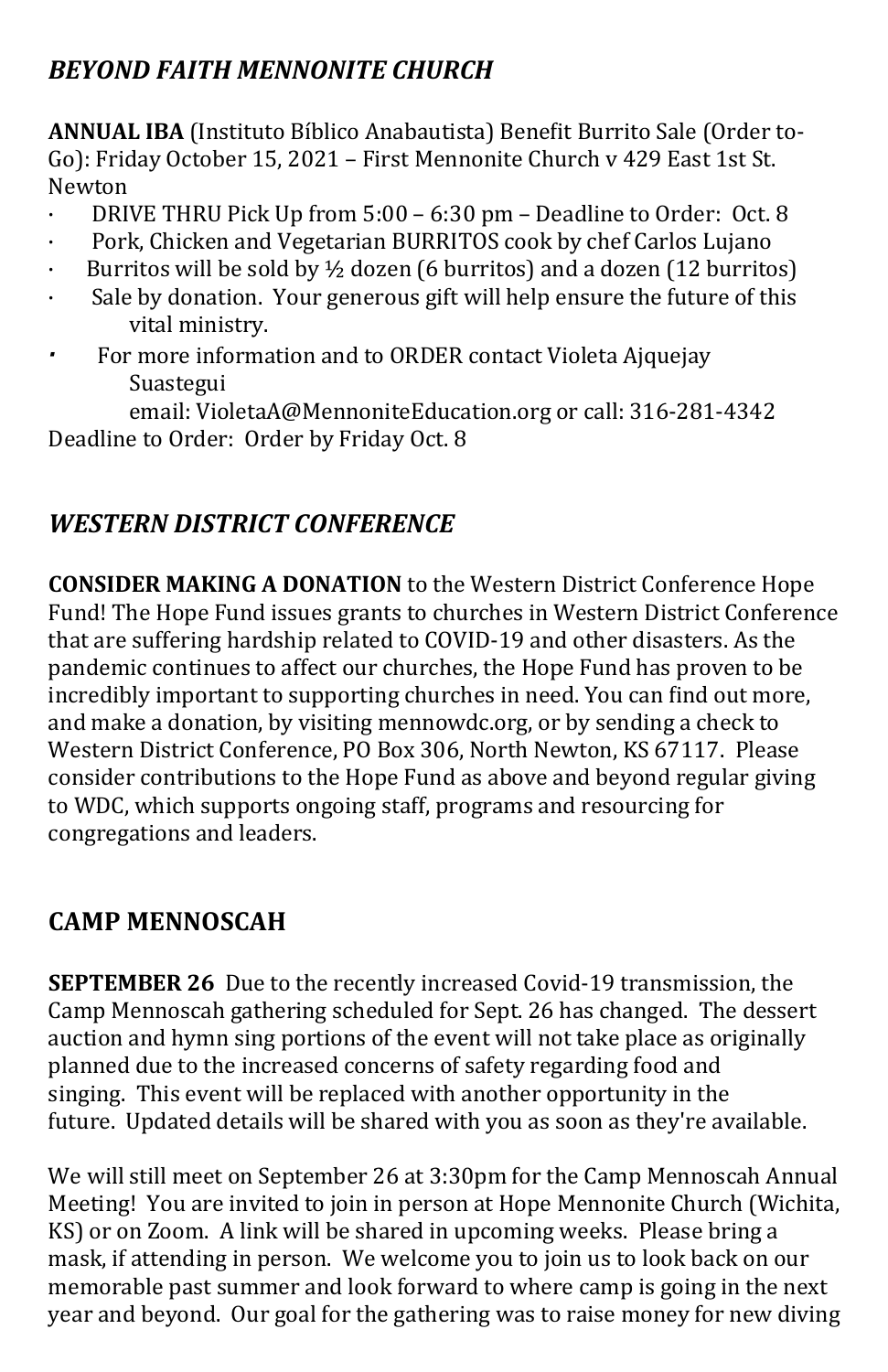boards for the pool.

**FALL SCRAPBOOK AND CRAFTS RETREAT!** Register at [www.campmennoscah.org!](http://www.campmennoscah.org/) There is only one Fall Scrapbook and Crafts Retreat. Lodging will be in the Retreat Center and cropping/crafting will be in the Main Camp dining hall. Space heaters will be available for both areas since the repairs for the furnaces will not be complete by the beginning of November. Fees for the Scrapbook and Crafts Retreat have increased to \$150 to meet higher costs and the use of multiple facilities. For those who find the increase prohibitive, there is an option to receive up to \$25 in scholarship funds per person as part of the registration process.

# **BETHEL COLLEGE**

**BAKERS AND CRAFTERS NEEDED!** Help support Bethel College Women's Association by donating pies for BCWA's Pie-By-The-Slice booth or any baked item or craft item for the Market in the Round at Fall Fest 2021. Peppernuts, zwieback, cinnamon rolls, and coffee cakes are popular items! Bring your pies (no refrigerated or custard pies please) to Seminar A in Schultz Student Center 4:00-6:30pm Friday, October 1 or 8:00-11:00am on Saturday, October 2. Baked goods and craft items can be dropped off at the Luyken Fine Arts Center Rm 140 on Friday 1:30-4:30pm or Saturday 7:00-8:00am. All proceed go so support Bethel College.

**THURSDAY, SEPTEMBER 30 –** KIPCOR Peace Lecture with Mark McCormick, "Peace: It's a Choice," 7 p.m., in Memorial Hall. McCormick is a former columnist for the *Wichita Eagle* and former executive director of The Kansas African American Museum in Wichita, and is currently director of strategic communications for the ACLU of Kansas.

**BETHEL COLLEGE'S FALL FESTIVAL IS SEPTEMBER 30-OCTOBER 3,** with most activities taking place Saturday, Oct. 2, on campus. Features include music, food, class reunions, football, exhibits in the Regier Art Gallery and Kauffman Museum, the comedy *The Complete Works of William Shakespeare (Abridged)* [revised], and the STEM Symposium honoring Professor Emeritus of Chemistry Richard Zerger. See [https://www.bethelks.edu/alumni/events/](https://www.bethelks.edu/alumni/events/fall-festival) fall-[festival](https://www.bethelks.edu/alumni/events/fall-festival) for the complete schedule and ways to buy tickets online.